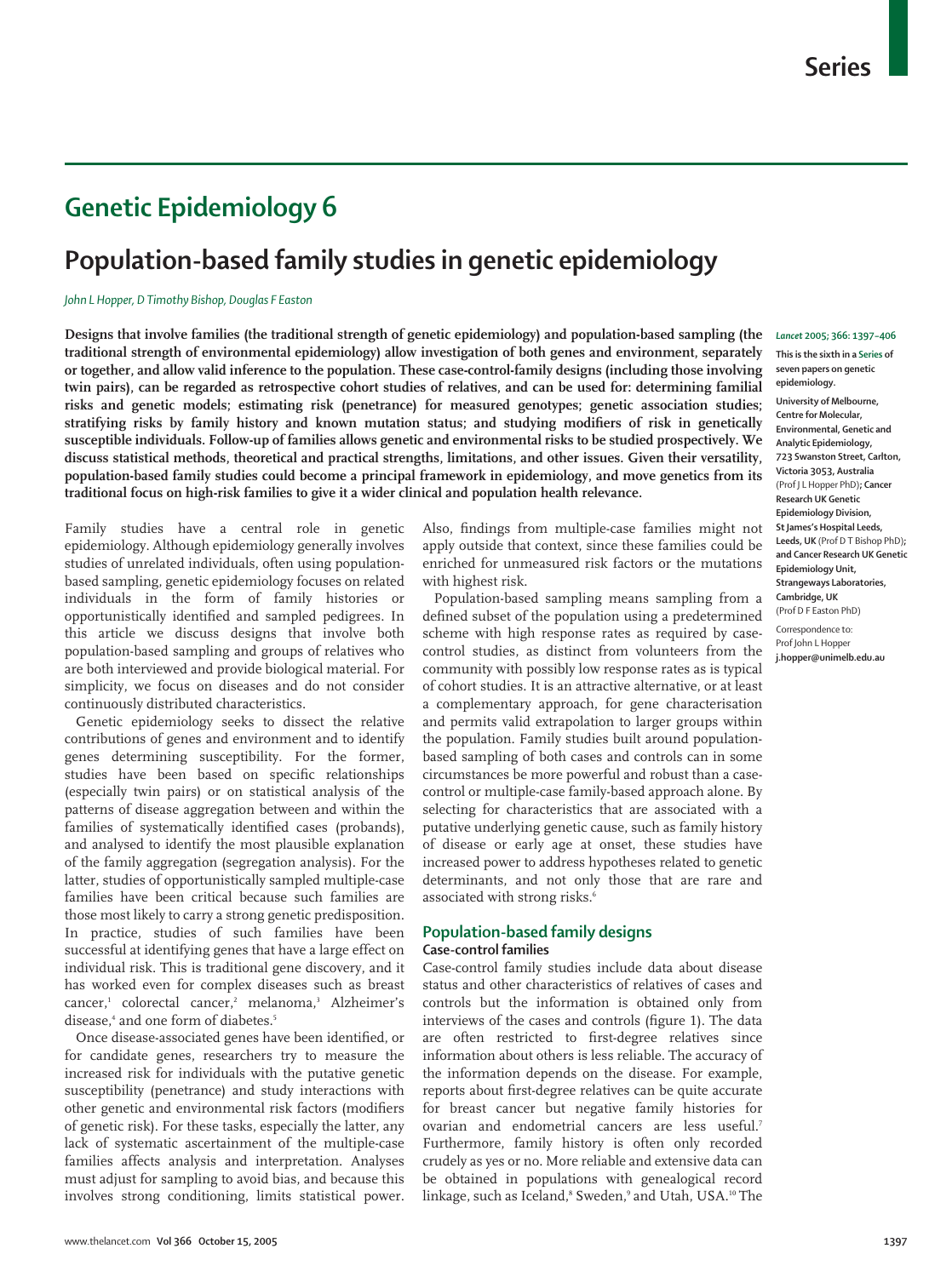

*Figure 1:* **Example of a case-control family design** 

Dotted lines indicate that, although information about disease status is sought for indicated first-degree relatives, they are not interviewed.

> lack of information about relatives' risk factors can lead to biased estimates of the dependence between relatives for ages at onset.<sup>11</sup>

## **Case-families with or without population controls**

Studies of case-families recruit relatives of cases in a predefined way (figure 2). This allows comparisons between cases and unaffected family members. The most typical comparison is with siblings, and a special example is disease discordant twin pairs. In case-family studies, as in twin studies, family members are contacted, interviewed, and perhaps sampled for DNA. This contrasts with case-control family studies in that the information on relatives is now based on interviewing the family members as well as the case. Case-family studies allow all comparisons achievable within traditional population-based case-control studies—namely genetic effects alone, effects of environmental exposures alone, and gene-environment interactions.12 Overmatching within the family for both genetic and shared environmental factors results in reduced power when compared with a similar sized population-based case-control study, but only for some exposure prevalences. For other exposures, such as rare genetic exposures, this argument is immaterial; it is unrealistic to study them using a population-based case-



*Figure 2:* **Example of case-control-family designs** 

Solid lines indicate that attempts are made to interview all indicated relatives.

control design because too few, or even no, controls may be carriers. Studies of gene-environment interaction have comparable power for the population-based casecontrol study as for the case-sibling control.

The addition of population-based controls allows further comparisons than the case-family design (figure 2). The additional comparison with the general population means that, for a broad range of exposures and effects, the optimum sample structure has been achieved. Specifically, if there are no shared environmental factors then using a sibling control is more powerful than using a population-based control when trying to estimate genetic effects.<sup>13</sup>

One concern for genetic epidemiological studies is unrecognised genetic stratification within a population. Stratification is much discussed even though there is little prima facie evidence for its existence.<sup>14,15</sup> Nevertheless, the concern has drawn extra attention to family-based studies,<sup>16</sup> because in designs such as the case-family study, cases and controls share parents and hence single gene pools.

#### **Case-control-families**

This design, which subsumes the two previous ones by recruiting cases and their relatives as well as controls and their relatives, is consistent with epidemiological principles in that the approach is the same for cases and controls, and therefore for case relatives and control relatives. The hyphens in "case-control-families" indicate this equivalence, just as single hyphens do in the case-control and case-family designs.17 As well as the opportunities afforded by the family designs above, the case-control-family design allows additional comparisons between sets of relatives of cases and corresponding sets of relatives of controls, provided the two sets are studied with the same protocols and care. If population-based incidences are available (eg, from cancer registries) the quality of the family data can be assessed by comparison with the disease incidence recorded for the control relatives.<sup>18</sup> By interviewing relatives, and thereby obtaining the cancer histories of relatives from multiple sources, the family history of the proband can be extended beyond first-degree relatives and could well become more trustworthy via the crossvalidation. Given the increasing difficulty of obtaining high response rates when sampling controls from the population, control groups based on spouses or partners or their relatives (or both) are being used more often. The population-based case-control-family design has now been used in various forms, especially in cancer studies where population complete registries facilitate recruitment (panel 1).19–24

### **What questions can be addressed?**

There are three different perspectives on the information collected in case-control-family studies depending on whether the focus is on the cases (and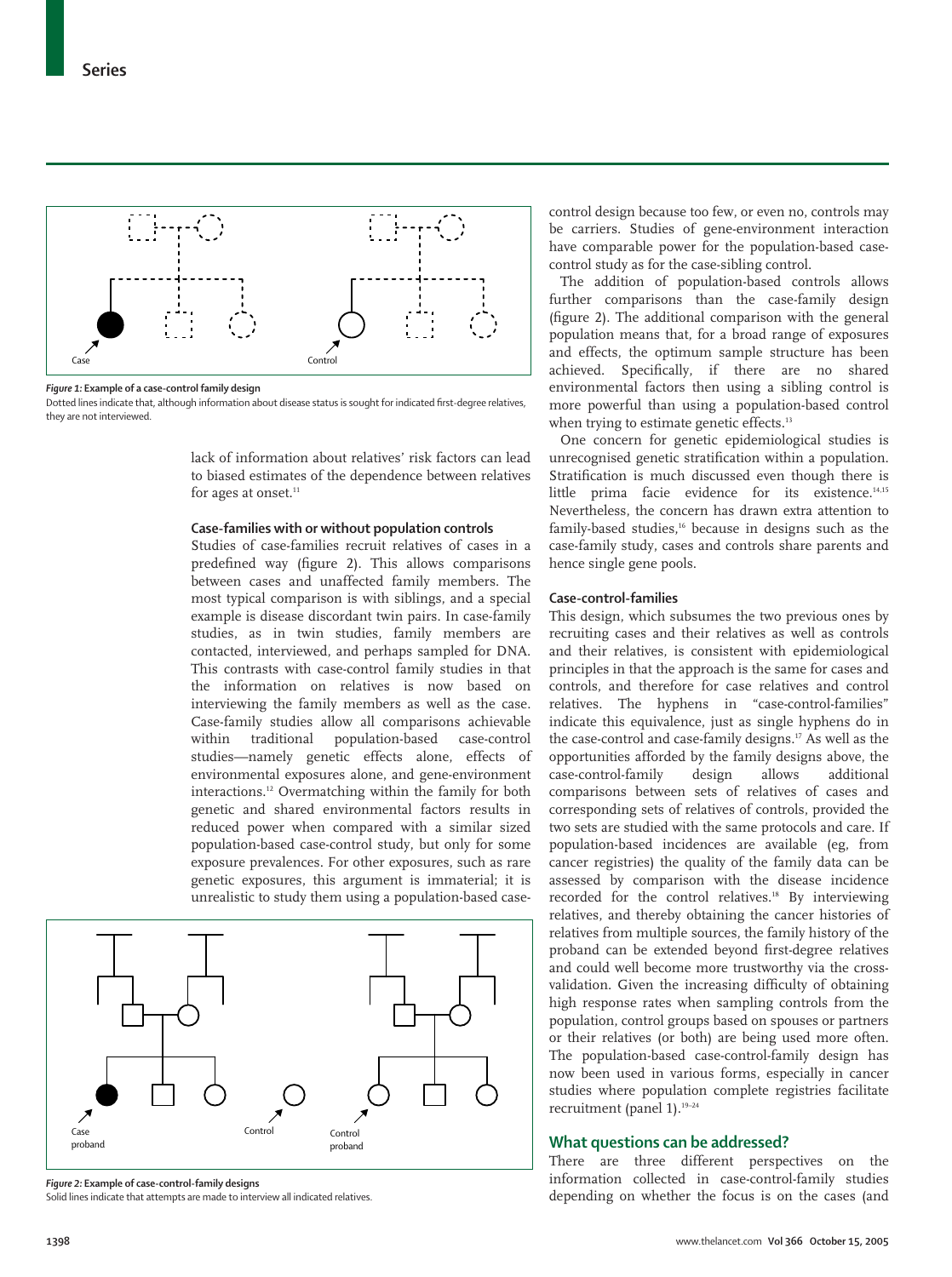controls), the disease history of the relatives up until the diagnosis of the case (a retrospective cohort<sup>25</sup>), or the future disease incidence in relatives of cases (a prospective cohort study of sets of relatives<sup>20,21</sup>).

## **Determining familial risks**

The contribution of known disease genes allows an upper estimate of the familial risk due to other factors, and hence informs the prospects for identifying other susceptibility genes. For example, several studies have screened early-onset breast cancer cases for mutations in *BRCA1* and *BRCA2*. Examination of the family history of the mutation carriers detected suggested that only about 15% of the first-degree familial risk of breast cancer was explicable by mutations in these two genes, providing an impetus for the identification of further susceptibility genes.<sup>18,26</sup> Such an estimate could not be derived directly, because the population frequencies of *BRCA1* and *BRCA2* mutations are small and not accurately known.

#### **Determining genetic models**

Population-based family data can be used to estimate familial relative risks, the ratio of the risk of the disease for a relative of an affected individual to that for the general population.27 Familial relative risks (or recurrence risk ratios) can vary by the type of relative (see first paper in this series $28$ ). For most common cancers, the familial relative risk for first-degree relatives (parents, siblings, and offspring) is 2–4. For many nonmalignant diseases it can be much larger; examples are multiple sclerosis, schizophrenia, type I diabetes, and inflammatory bowel disease, where values in the range 5–20 have been recorded.

Familial relative risks quantify the extent of familial aggregation across the population, and reflect the combined effect of all susceptibility genes and environmental risk factors that cluster in families. The pattern of familial risks can provide clues to the existence and mode of inheritance of an underlying disease gene. For example, a higher risk to the co-twin of an affected twin in monozygotic rather than dizygotic pairs suggests that genetic effects may be explaining familial aggregation (provided one can argue or show that this is not due to a greater similarity within monozygotic pairs of the environmental factors associated with the disease); a higher risk to siblings of cases than to their offspring suggests recessive or X-linked genetic components; a greater risk in the maternal aunts or uncles in the absence of increased risks between paternal aunts or uncles indicates X-linked effects; and a rapid decline in familial relative risk with degree of relationship may indicate a polygenic model.26

One application of family studies has been to determine genetic models for susceptibility. This approach is known as segregation analysis and asks

## *Panel 1:* **Cancer family registries—infrastructures for studies of the genetic epidemiology of cancers based on population-based and clinic-based families**

Large cancer family registries typically involve both clinic-based multiple-case families and population-based families sampled through cancer registries. They also involve controls, and in some instances control families, and even targeted sampling of twin pairs and their relatives. Population sampling of case families is either irrespective of family history or through a two-stage sampling scheme that over-samples cases with a self-reported family history. Oversampling of cases with earlier onset is often a feature, given that familial and hence most likely genetic factors are more pronounced in those case families. Population-based inference can be achieved by applying appropriate sampling weights. The US National Cancer Institute has supported these novel research infrastructures for breast cancer,<sup>23</sup> colorectal cancer, prostate cancer, and melanoma. Typically these involve a collaboration of research institutions in several countries. The sites have developed core family history and epidemiology questionnaires, data dictionaries, and common protocols for the collection and processing of biospecimens and pathology review, and established centralised informatics support. Many thousands of families have been recruited and some of these resources are also available to external researchers. Detailed information can be found at www.epi.grants.cancer.gov/CFR for the Breast and Colon Cancer Family Registries, www.genomel.org for the Melanoma Genetics Consortium and www.icpcg.org for the International Consortium for Prostate Cancer Genetics.

what model best explains the pattern of familial aggregation of the disease. It involves specification of the mode of inheritance, the population frequency of individuals at high genetic risks, and the associated genetic risks themselves. Segregation analysis was developed in the 1960s and  $1970s$ ,<sup>29</sup> but the technique has fallen out of fashion. One weakness is that unless the underlying true model is simple, segregation analysis lacks power to distinguish one model from another. However, as genes are identified, segregation analysis can be used to model the joint effect of known (measured) genes and unmeasured effects.30,31 This approach can provide a rational basis for genetic counselling,<sup>32-34</sup> genetic testing programmes, and publichealth initiatives.

#### **Estimating risk (penetrance) for measured genotypes**

An important application of family-based studies is estimation of the risk associated with a particular genetic variant, especially if it is rare. Relatives of a case with such a variant constitute a subpopulation with increased likelihood of carrying the same genetic variant. Including relatives within a systematic study improves the estimation of the effect of being a carrier of such a variant by examining the incidence of disease in the cohort of carrier relatives. In the context of a retrospective cohort of relatives this has been called a kin-cohort design.<sup>35</sup> The carrier status for the variant may be known exactly (eg, if DNA is available from those relatives) or probabilistically by applying the rules of mendelian inheritance to the constellation of known carriers and non-carriers among the case and other relatives. The comparable analysis of the risk associated with a variant for a case-control design is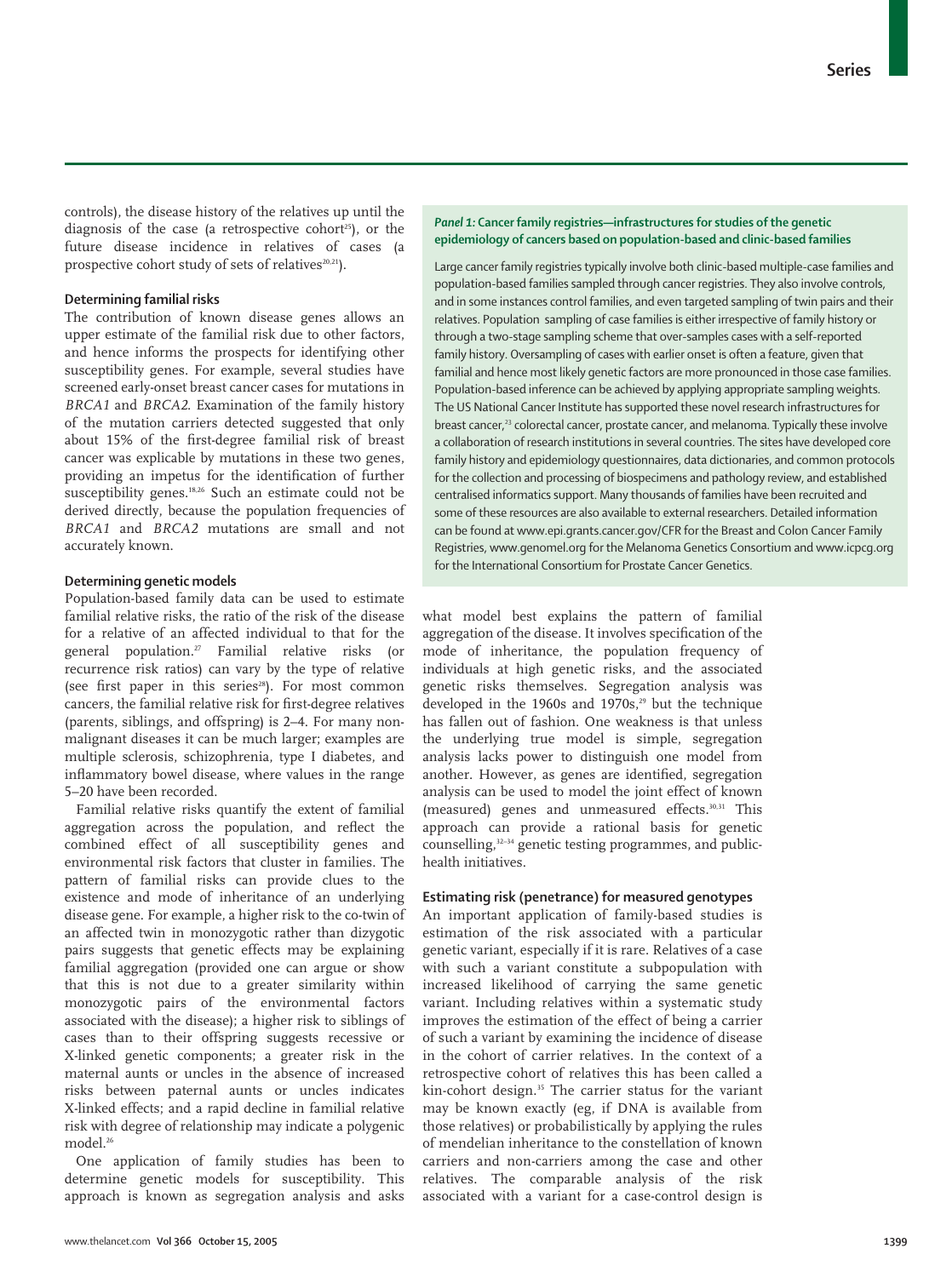only informative when sufficient controls carry this variant.

This family-based approach has been widely used to estimate the risks of breast and colorectal cancer for carriers of mutations in *BRCA1* and *BRCA2*36–38 and *MSH2* and *MLH1*. <sup>39</sup> It can also be used to determine if variants in candidate genes, identified from normal biological function of known genes or by being in regions of interest identified by genome scanning, are associated with increased risk. For rare variants a casefamily design can be much more powerful than a casepopulation control one, and in some instances may be the only feasible design. For commoner, low risk variants, a case-control approach may be more powerful. Irrespective of allele frequencies, case-family analysis of the relatives of variant-carrying cases is informative<sup>40</sup> and provides an essentially independent source of information or confirmation. Risk estimates based on a cohort of relatives may not be strictly comparable with those based on a standard case-control or cohort approach. This is because there may be other causes of familial aggregation.<sup>30,40</sup>

If relatives of cases are genotyped for a variant, it is possible to assess the evidence that the variant is causal by investigating its segregation with disease within families.41 This approach has the advantages of not being susceptible to population stratification, and of being immune to preferential selection of cases with a family history.

#### **Genetic association studies**

Family history may influence the design and size of association studies. Antoniou and Easton6 showed that selection for genotyping of cases with an affected firstdegree relative, as opposed to unselected cases, at least halves the required sample size in genetic association studies to detect a dominant disease allele, and the number is halved again if the selection is with two affected first-degree relatives. The use of such enriched samples may be particularly important in reducing the cost of whole-genome association studies of common diseases.

## **Stratification of risk by family history**

Family history is often used in epidemiological studies to stratify analyses of the effects of other risk factors. For example, the odds ratios associated with many breast cancer risk factors, such as parity and age at menarche, are similar in women with and without a family history.42 However, the Minnesota Breast Cancer Family Study,<sup>43</sup> which analysed the incidence of breast cancer over more than 40 years in families and considered risk factors in subsets defined by family history, has reported some intriguing findings. For example, the association of alcohol use with breast cancer risk may be limited to women with a family history of the disease;<sup>43</sup> family history may modify the

association between obesity in early adolescence and subsequent breast-cancer risk;<sup>44</sup> and women who have ever used the early high-dose formulations of oral contraceptives available up until the mid-1970s, and who have a first-degree relative with breast cancer, may be at particularly high risk.<sup>45</sup> A case-control-family study in Germany recorded that parity was less protective in women with a strong family history.<sup>24</sup> These findings should not be over-interpreted, as overviews have not confirmed them.<sup>42</sup>

Although such analyses may help when advising individuals with a family history, they do not necessarily predict the effects of risk factors in individuals with any particular genotype. The reason is that family history is usually only a weak surrogate for genetic susceptibility,<sup>46,47</sup> and for most diseases familial risks will reflect the effects of many genetic and environmental factors.

## **Studying modifiers of risk in genetically-susceptible individuals**

A major issue for genetic epidemiology is being able to identify factors, environmental and genetic, that modify risk in individuals who have, or are strongly suspected of having, inherited a disease-predisposing mutation. Without knowing how to reduce risk, or at least not increase risk, it is difficult to justify wide-scale genetic testing. Obtaining this information requires large numbers of known carriers and their relatives, but valid statistical inferences about modifiers of risk are difficult if ascertainment of the families, and the collection from them of information on potential modifiers, was not systematic and well designed. Population-based casecontrol-family studies are likely to give clearer answers than analyses of members of mutation-carrying families ascertained through opportunistic sampling from genetics clinics.

For example, for known *BRCA1* and *BRCA2* mutation carriers it is an open question whether lifestyle factors are positively or negatively associated with cancer risks. One clinically important example is oral contraceptive use. A population-based study found that current formulations of oral contraceptives were associated with a reduced risk of breast cancer in *BRCA1* carriers<sup>48</sup> and a clinic-based study found that that use of such contraceptives was associated with a reduced risk of ovarian cancer in *BRCA1* and *BRCA2* carriers combined.49

### **Prospective studies of risk**

In time, case-control-family designs generate a cohort of unaffected individuals with wider distributions of underlying familial risk than in the usual cohort studies, where sampling is often based on widening the variation in environmental or lifestyle exposure(s) of interest and not on disease or family history. A family-based cohort of cases and their relatives will also, on average, be at higher risk for the disease of interest than an unselected or representative cohort, and may be enriched for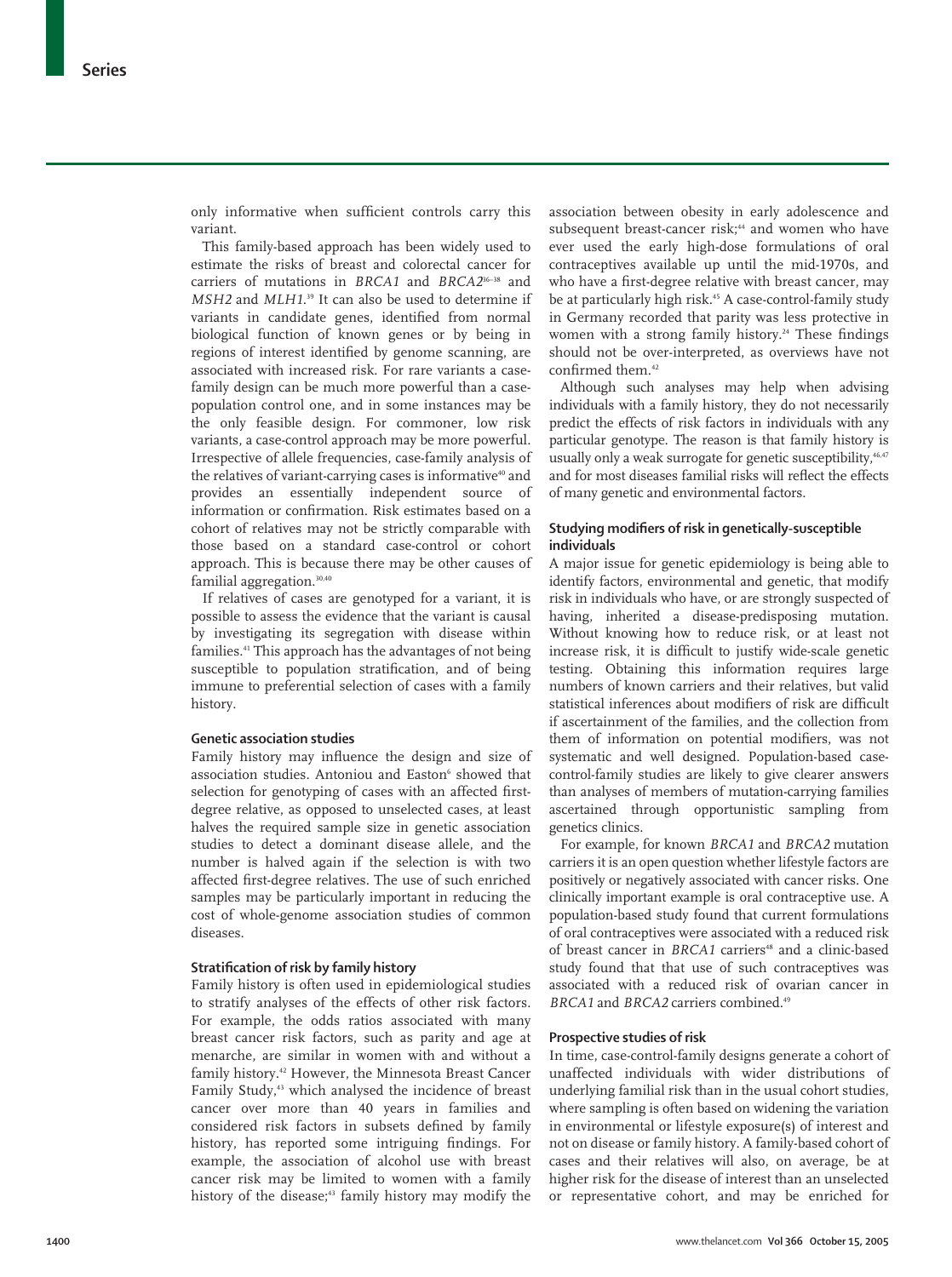individuals at genetic risk. Such cohorts should be therefore more informative for studying genetic effects and for studying how environmental or lifestyle factors might modify genetic risks (often referred to as geneenvironment interactions). Care must be taken to ensure that loss to follow-up is not biased, especially with respect to family history.<sup>50</sup>

#### **Some analytical issues**

Most statistical analyses of family data use likelihood methods. In this approach, a model is described which defines the distribution of the genetic factors in the general population and the way in which these factors are inherited as a function of unknown parameters (such as allele frequencies and hazard ratios<sup>38</sup>). The likelihood, which is simply the probability of recording the actually observed configuration of disease phenotypes, is computed for all families. The parameter values for this model are estimated as those that result in the greatest likelihood (this procedure is called maximum likelihood The fitted models are usually oversimplifications and the estimates may not be robust to incorrect model specifications.

One complexity in case-control-family designs is when not all genotypes of family members are available (eg, when some blood samples have not been obtained). The results can be biased if genotyping is not random because, for example, affected individuals were more likely to be genotyped.51,52 The likelihood approach accommodates such complexity provided the calculations sum over all possible combinations of unmeasured genotypes among the family members consistent with the observed genotypes.

The statistical methods used include those most familiar to epidemiologists, such as logistic regression and Poisson regression models. With such models, logodds of disease would be determined by contributions from genes, environment and their joint effect, and including adjustment for age, sex, and any other confounding factors. Because families include multiple generations and ages, simple stratification is less readily accommodated without further modelling.

An important principle in the analysis of family studies is ascertainment. Likelihoods must take into account the process by which the families included in the analysis were sampled. Failure to do so can lead to bias. For example, if the analysis is of relatives of cases carrying a specific variant, unselected for family history, the likelihood of each family must be conditional on the index case carrying the variant. The naive practice of simply excluding the variant-carrying index case does not guarantee unbiased estimates. Analysis of relatives of cases studied specifically because they have a family history is more problematic, though not intractable.<sup>53</sup> In theory, the likelihood approach provides a natural method for calculating unbiased estimates, though it may not always be straightforward.

In most analyses, likelihoods are calculated conditional on the observed family structure—ie, the precise configuration of age, sex, and genetic relationships. This approach therefore assumes that family structure per se does not contain information about the disease. Thus a study that involved genotypes associated with early loss in pregnancy would not readily be accommodated within this framework.

Statistical inference is limited to statements relevant to the sub-population sampled. Extrapolation requires untestable assumptions. A study of families based solely on selecting incident cases of a specific disease diagnosed in a given age range allows valid inferences about mutations that cause the disease in that age range. A study of families based on random sampling the whole population, irrespective of disease status, allows inferences about all mutations that exist in the population.54 In practice, however, if the mutations are rare the latter might be nigh impossible and the results of little or no practical concern.<sup>55</sup>

Traditionally, genetic testing and counselling has been limited to multiple-case families. There are now emerging possibilities that cases can be efficiently targeted for mutation screening through their phenotypic characteristics. For example, there are pathological features that seem to be typical of breast cancers in *BRCA1* mutation carriers,<sup>56–59</sup> and immunohistochemistry and microsatellite instability testing of colorectal tumours can be used to target the testing of early-onset cases, irrespective of family history, for mutations in the DNA mismatch repair genes. $60$ Therefore it is becoming much more relevant to study the characteristics of mutations that cause disease in a wider setting than multiple-case families attending a genetics clinic.

There is also the challenging statistical issue of how to obtain maximum information from case-control analyses that combine information from cases, family controls and population controls.<sup>61</sup> The risk estimated from a comparison of cases with population-controls is not necessarily the same as that from a comparison of cases with family controls, although in practice the difference may not be substantial.

## **Special case: twin pairs and twin families**

Twin pairs represent a special, and historically widely used, family design. By studying both monozygotic and dizygotic pairs, and invoking the assumptions of the classic twin model, $62$  the null hypothesis that genetic factors do not have a role in explaining variation in a trait can be tested. By studying the relatives of twins important extra information can be obtained.

The twin family design is an efficient way of teasing apart the effects of shared genes and shared environment. It is often built around twin pairs identified either at birth or a young age, and involves studying the biological parents of twins and sometimes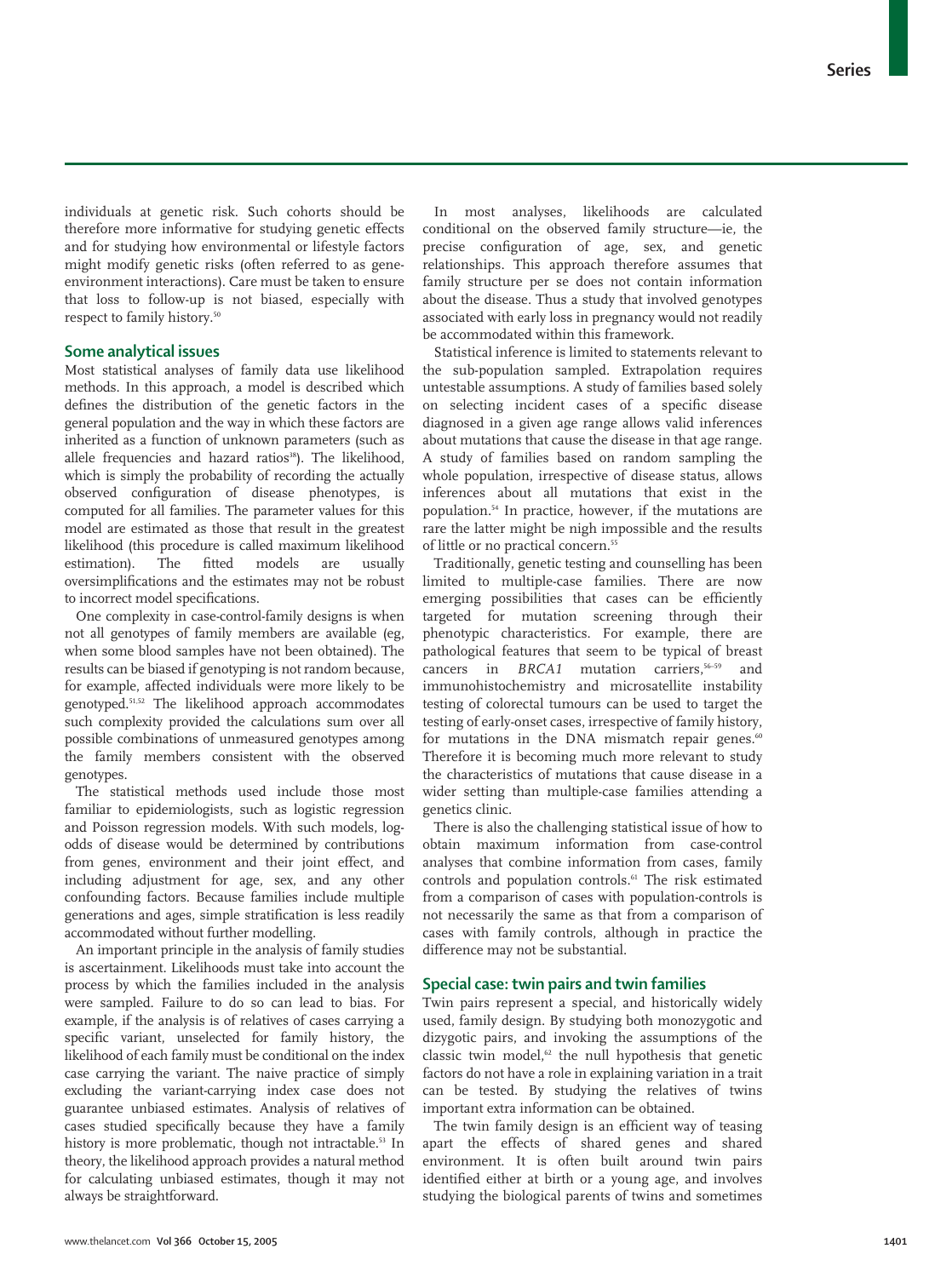

*Figure 3:* **Twin family design, based on a monozygous pair and their offspring**

their siblings, as in the Minnesota Twin Family Study.<sup>63</sup> Another design is to start with adult twins and study their offspring (figure  $3$ ).<sup>64</sup> Here, the offspring of one twin are genetically full siblings of one another and are presumably raised in the same environment, so they share on average half their genes as well as the family environment. The offspring of the other monozygotic twin are genetically half-siblings of the other children, so they share on average a quarter of their genes but do not share the same family environment. Bringing other pairs of relatives into such a design, or including the offspring of a dizygotic twin, will generate different patterns of shared genes and shared environment.

As discussed in the first paper of this series, $28$  by analysing the correlations between different relative pairs under the paradigm first enunciated by Fisher,<sup>65</sup> the population variance can be broken down into both genetic and environmental components, common household effects, and maternal effects. The inclusion of differing relative types permits the examination of the consistency of familial aggregation with the assumed model of inheritance. For example, comparison of dizygotic twin pair concordance and sibling concordance allows quantification of the non-genetic effects shared by dizygotic twins.<sup>66</sup> Another example of this approach, this time for a continuous trait, is the study of twin and nontwin families in the Victorian Family Heart Study.<sup>67</sup> Analysis of a number of cardiovascular risk factors revealed evidence for environmental effects shared in childhood that persisted into adulthood, and consequently gave heritability estimates substantially less than those derived from studies of monozygotic and dizygotic twin pairs alone.<sup>68</sup> An example for survival times measured in families is the Busselton Cohort Study.<sup>69</sup>

The within-pair matching means that twin studies do not need to rely on external controls. Monozygotic pairs discordant for a disease provide the basis for perfectly matched case-control studies of environmental factors. Same-sex dizygotic pairs discordant for a disease, being matched for age and sex, are also useful for case-control

analyses. Twin studies can be designed and implemented with several variations: (1) comparison of disease concordance allows estimation of the relative contribution of shared genes, shared family environment, and individual specific environment; (2) comparison of monozygotic pairs discordant for disease allows estimation of the effects of non-genetic exposures; (3) comparison of same-sex dizygotic pairs discordant for disease allows estimation of the effects of both genetic and environmental exposures, strengthened by the precise matching of the dizygotic twins for potentially confounding factors such as age and sex; and (4) comparison of within-pair differences in environmental and lifestyle factors in relation to withinpair differences in age at onset in monozygotic pairs concordant for disease, allows estimation of the effects of these risk factors in individuals at a higher than average genetic susceptibility.70

#### **Sampling issues**

Population-based sampling is an essential feature of these designs. This partly explains why the major examples to date have been studies of common cancers ascertained through population-complete cancer registries. The principles discussed above could be applied to hospital-based or other epidemiological studies, with the usual caveats.

A key issue with population-based family studies is obtaining a high and/or non-differential response from the relatives. Even within the same generation, relatives might differ in age and live in very different environments, so careful consideration needs to be given to whether restrictions should be made. This care applies to recruitment, blood sampling, genotyping, and eligibility for different statistical analyses. In practice, sensitivity analyses could be important for establishing the robustness of findings.

Many twin registries are available for, and even encourage, research from external users (eg, the special issue of *Twin Res* 2002; **5:** no 5). Few are populationbased, most notably the Scandinavian registries, $71-75$ although opportunities have been taken in other countries to establish population-based registries.<sup>76–78</sup> Population-based cohorts of young twins can also be generated from studies of birth cohorts, such as the Avon Longitudinal Study of Pregnancy and Children<sup>79</sup> and the Western Australian Twins and Child Heath Study.80

Volunteer-based registries can still be regarded as good approximations to population-based with respect to a particular trait if ascertainment is independent of factors related to that trait.<sup>61</sup> In practice, one can never be sure that this condition is satisfied for any given trait, and might be especially problematic for behavioural studies, and even if it proved true for some traits it may not necessarily hold for any other traits. Nevertheless, these ascertainment issues might not be important for the within-pair comparisons (1–5 above). The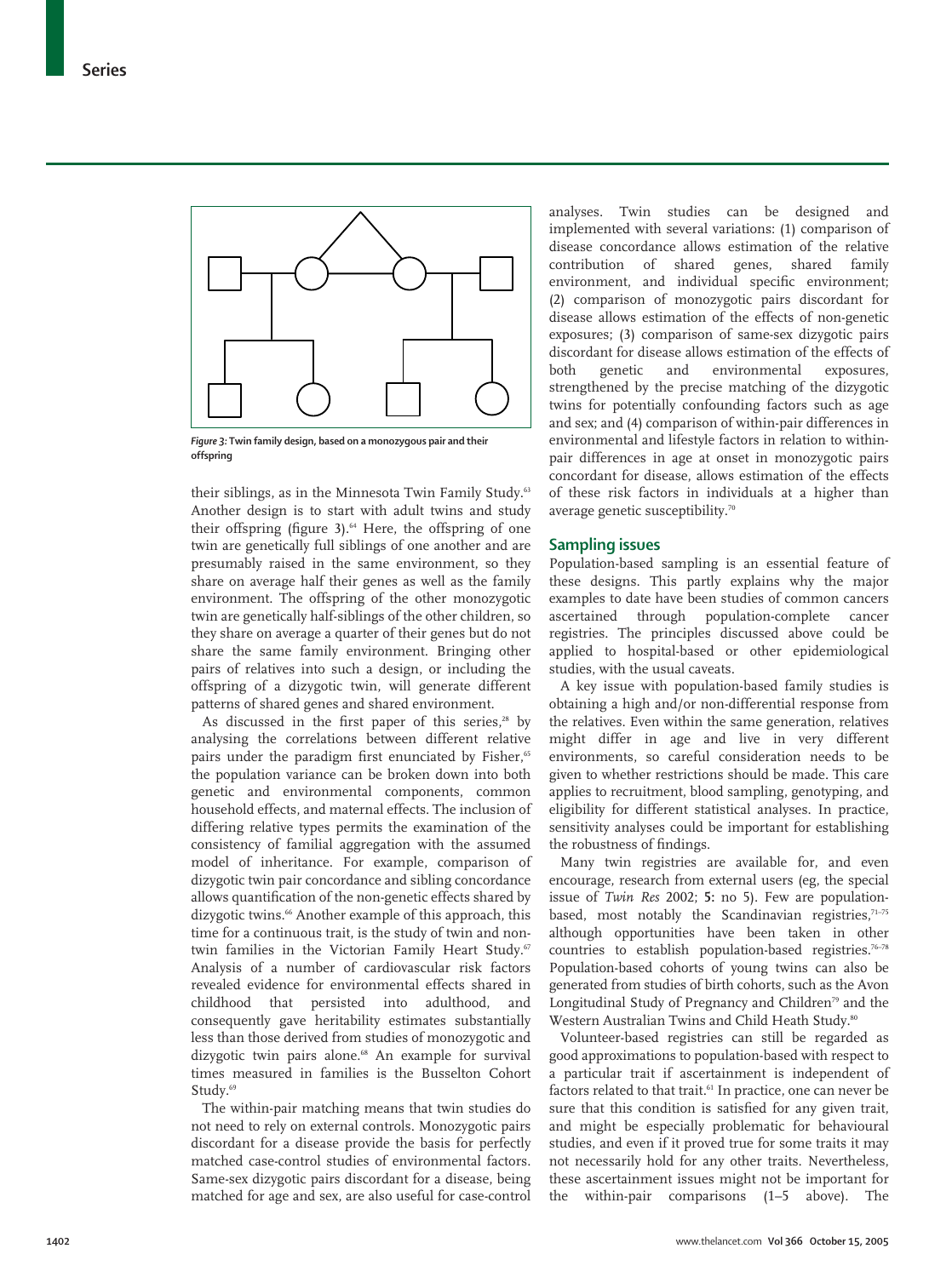implications of using volunteer twin samples need to be thought through for each application.

## **Practical advantages**

Designs that involve interviewing relatives provide data of high quality with respect to family history. This finding was apparent for Parkinson's disease where selfreported family history overestimated familial risks by a factor of 2 (panel 2). $81$  The inclusion of relatives also brings people at increased risk of disease into the research and adds a novel dimension, enabling better characterisation of the role of genes known to be or suspected of being involved with disease susceptibility by viewing relatives as a retrospective cohort defined from birth, and by generating a prospective cohort of individuals enriched for genetic risk who could themselves be the focus of research based on observational or intervention studies (panel 1).

The sample collection process has the potential for recruitment of case relatives, and is likely to be less affected than the recruitment of population-based controls is by data protection legislation which impinges on the identification of controls and thus on interpretability. Within the same framework, and indeed within the same sample, the effect on risk of both rare and common variants can be estimated. Studies need not be restricted to analyses of genetic effects. Analyses of non-genetic exposures (ie, environmental or lifestyle factors), as well as joint effects of multiple genes and environment, can all be accommodated within the same framework.

## **Potential limitations**

A major limitation of population-based family studies is recruitment since family members can be spread widely across the country or even live abroad. This can pose challenges for collection of data and specimens. Cost will be a major consideration. In many circumstances, relatives may be more willing to participate than population-based controls and care needs to be taken to ensure that undue pressure is not placed on relatives because of their genetic relatedness and convenience. Other ethical issues must be considered, including whether and how genetic results should be offered to participants.82 These issues are compounded by the fact that new knowledge is rapidly accumulating, so that an individual's opinion at the time of study entry may be less relevant later on when results become available.

Family designs have their most major limitations in populations with small family sizes, and especially for older-onset disease, although some of these can be ameliorated by the inclusion of more distant relatives. For instance, in such populations, studies of sex-specific disease will be limited by the lack of availability of unaffected (or affected) siblings of cases and hence recruitment might need to focus on both offspring (who would not be very useful for older age disease) and

#### *Panel 2:* **The value of obtaining family disease history by interviewing relatives, not just probands**

Many studies have addressed the accuracy, sensitivity, and specificity of self-reports of family history of disease. For common cancers, the positive predictive value (the probability that a self-reported family history is true) was estimated by reviewing the medical records of relatives.7 This was done for reports both by case probands with the particular cancer and for reports from control probands without cancer. Murff et al<sup>7</sup> provide a breakdown by degree of relationship and cancer (and 95% CIs also) and the following is a simplified summary table restricted to first-degree relationships:

|               | Positive predictive value |                 |  |
|---------------|---------------------------|-----------------|--|
|               | Case proband              | Control proband |  |
| <b>Breast</b> | 93%                       | 74%             |  |
| Prostate      | 85%                       | 68%             |  |
| Colon         | 81%                       | 71%             |  |
| Ovarian       | 69%                       | 25%             |  |
| Endometrial   | 37%                       | 17%             |  |

For common cancers the positive predictive values were high, but this was not so for the rarer cancers of ovary and endometrium. Case probands reported the family history of the cancer better than control probands did.

A study of Parkinson's disease found that cases (or their proxies) were more aware of the disease in their first degree relatives than were controls (or their proxies), and that case probands over-reported Parkinson's disease in relatives.<sup>81</sup> The odds ratio for the effect on Parkinson's disease risk associated with having a first degree relative with the disease was 4·34 when based on self-report of the proband or proxy alone but only 1·86 when based on validated information.

cousins (who are likely to be of the same generation but with less of a family focus).

Another potential limitation is analytical, due to the non-independence and possible incompleteness of data within families and the way families have been chosen for study. Likelihood theory can handle both incomplete genetic data, provided maternity and paternity are correctly assigned, and non-random ascertainment, provided the sampling rules are known and consistently applied.

So there are many practical and scientific issues that need to be considered in deciding on the family design for a given study. Well-designed and ethically approved pilot studies before any commitment to large investigations would seem an essential starting point.

#### **The future**

We have described the strengths and limitations of family study designs that build on population-based studies for making inferences relevant to the general population (table). These designs take advantage of the genetic structure of families to facilitate the investigation of genes and their role in disease. Although the largescale application of these designs (eg, in breast and colon cancer family registries; panel 1) is relatively new, the motivation behind extending case-control studies to relatives is much older. Woolf recognised in 1955 that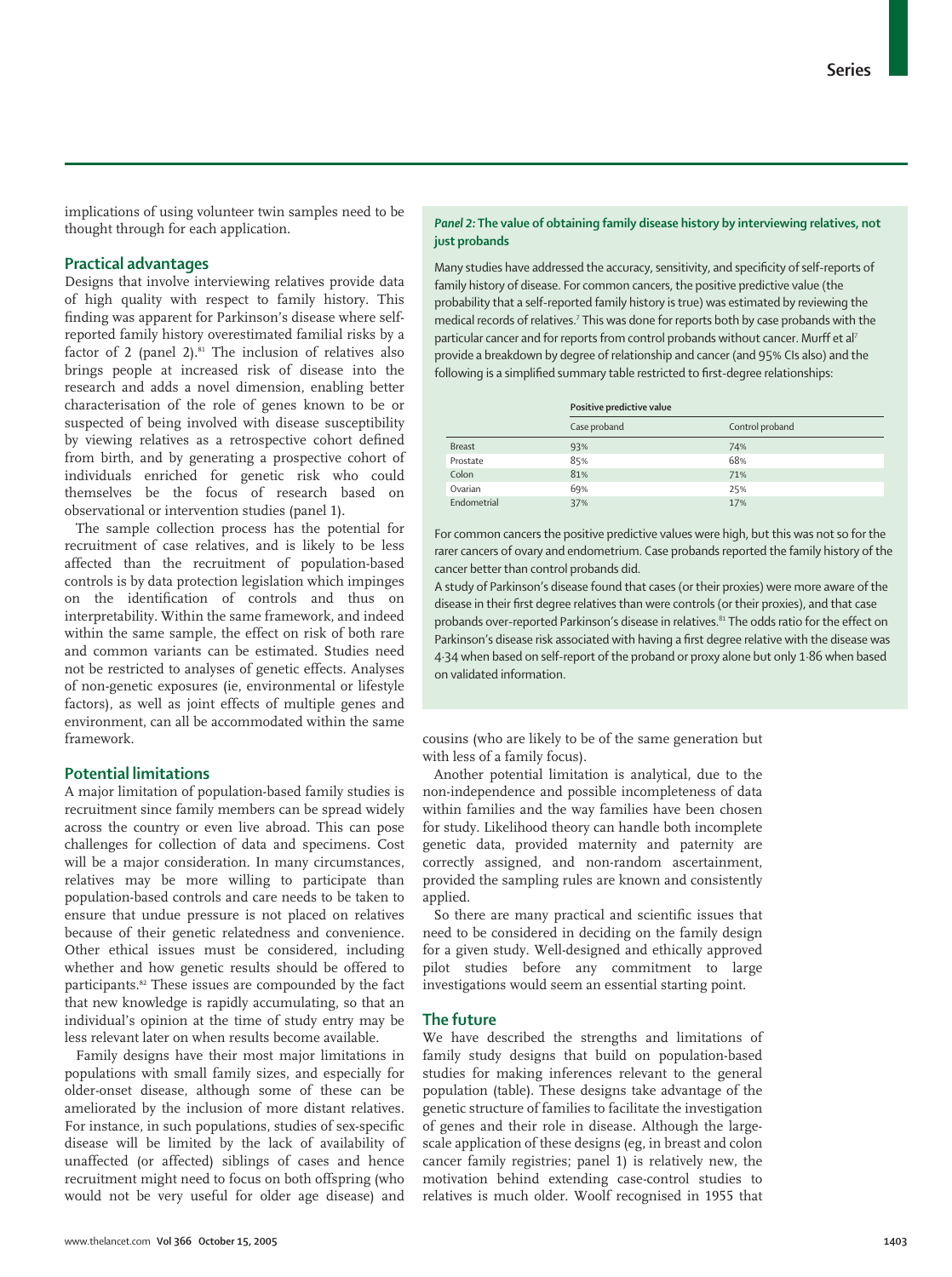|                          | Participants                                                | Some uses                                                                                                | <b>Limitations</b>                                                                                                                                               | Strengths                                                                                  |
|--------------------------|-------------------------------------------------------------|----------------------------------------------------------------------------------------------------------|------------------------------------------------------------------------------------------------------------------------------------------------------------------|--------------------------------------------------------------------------------------------|
| Case-control families    | Population-based cases and<br>controls only                 | Case-control comparisons of effects<br>of family history. Stratification of<br>effects by family history | Self-report of family history usually limited<br>to first-degree relatives; often not validated.<br>Limited power due to small proportion with<br>family history | Not overly difficult, or resource intensive, to ask for a<br>self report of family history |
| Case-families with or    | Population-based cases and                                  | Case-control comparisons using                                                                           | Relatives may live in different environments.                                                                                                                    | Greater validity of data about relatives. Controls often                                   |
| without population-based | relatives; population-based                                 | family-based controls matched for                                                                        | Proportion of cases may not have any controls,                                                                                                                   | well matched for potential confounders. Reduces                                            |
| controls                 | controls                                                    | unmeasured familial risks.                                                                               | and it may be difficult to obtain full participation                                                                                                             | issues around population-stratification in genetic                                         |
|                          |                                                             | Retrospective and prospective                                                                            | from controls. May be difficult to interpret                                                                                                                     | association studies. May have increased power by                                           |
|                          |                                                             | cohort study of case relatives                                                                           | different estimates from using different control                                                                                                                 | combining control groups                                                                   |
|                          |                                                             |                                                                                                          | groups                                                                                                                                                           |                                                                                            |
| Case-control-families    | Population-based cases and<br>controls, and their relatives | As above, plus cohort of relatives<br>of controls for comparisons with<br>cohort of relatives of cases   | As above. May be difficult to get high<br>participation from relatives of controls                                                                               | As above. Symmetry in design can be used to address<br>potential biases                    |
| Twin families            | Twin pairs (monozygotic or                                  | Test hypothesis of no genetic                                                                            | Population-based sampling difficult. Reduced                                                                                                                     | Large twin registries exist and are available for research                                 |
|                          | dizyqotic or both), with or                                 | association. Tease apart shared                                                                          | power due to overmatching                                                                                                                                        |                                                                                            |
|                          | without relatives                                           | genes from shared environment.                                                                           |                                                                                                                                                                  |                                                                                            |
|                          |                                                             | Use of co-twins as controls                                                                              |                                                                                                                                                                  |                                                                                            |

"ideally each living member of every family should be contacted",<sup>83</sup> and most of the major design points were identified by Clemmesen in 1965.<sup>84</sup> The Minnesota Breast Cancer Family Study of 1944–52 is one of the earliest applications.<sup>19</sup>

The best design for any particular situation is difficult to determine. The willingness of patients to identify and contact relatives and the willingness of those relatives to participate might be unknown when a study is designed, so a pilot study could be useful. Willingness might be population-specific and dependent upon the nature of the disease. Failure to enrol sufficient relatives will weaken the interpretability of the results just as data protection legislation and public scepticism about unwanted telephone calls and letters restrict the participation of true population-based controls. Contacting relatives may not be straightforward; the natural approach is to ask an enrolled participant to make that initial contact but this must be done within the ethical consideration that relatives do not feel compelled to participate. A family study design can also be influenced by costs. For example, ideally DNA would be collected from all relatives, but in practice non-random collection (eg, prioritising those affected) is more likely, and this must be taken into consideration in data analysis.

As discussed in the first paper of this series, $28$  the combined effects of all the risk factors—correlated between relatives—that cause familial aggregation of a disease on a population-basis must be an order of magnitude greater than the average increased risk to first-degree relatives of affected individuals.<sup>46,47</sup> For most common diseases, this means that the group of individuals in the upper quartile of familial (and possibly mostly genetic) risk are at least 20 times the risk of the group of individuals in the lower quartile.

Uncovering all the familial risks due to shared genes and/or shared environment, and understanding how they interact, in a biological sense, with the classic environmental risk factors should increase our understanding of the causes of complex diseases. However, really important extra information may best be obtained from novel innovative genetic epidemiology studies using, for example, a variation on the casecontrol-family design, even though these could mean many more participants and much more financial support. High response rates from population-based sampling of controls are becoming more difficult to achieve; even in Utah the effort needed to achieve the same or slightly lower response rates has doubled over the past decade.<sup>85</sup> Therefore population-based casefamily designs could be the future of epidemiology, not just genetic epidemiology. Because of their versatility, retrospective and prospective population-based family studies may become the principal framework for epidemiology in the future and move genetics from its traditional focus on so-called high-risk families to give it a wider clinical and population health relevance.

#### **References**

- 1 Miki Y, Swensen J, Shattuck-Eidens D, et al. A strong candidate for the breast and ovarian cancer susceptibility gene BRCA1. *Science* 1994; **266:** 66–71.
- 2 Kolodner RD, Hall NR, Lipford J, et al. Structure of the human MSH2 locus and analysis of two Muir-Torre kindreds for msh2 mutations. *Genomics* 1994; **24:** 516–26.
- 3 Hussussian CJ, Struewing JP, Goldstein AM, et al. Germline p16 mutations in familial melanoma. *Nat Genet* 1994; **8:** 15–21.
- 4 Tanzi RE, Gusella JF, Watkins PC, et al. Amyloid beta protein gene: cDNA, mRNA distribution, and genetic linkage near the Alzheimer locus. *Science* 1987; **235:** 880–84.
- 5 Vionnet N, Stoffel M, Takeda J, et al. Nonsense mutation in the glucokinase gene causes early-onset non-insulin-dependent diabetes mellitus. *Nature* 1992; **356:** 721–22.
- 6 Antoniou AC, Easton DF. Polygenic inheritance of breast cancer: implications for design of association studies. *Genet Epidemiol* 2003; **25:** 190–202.
- Murff HJ, Spigel DR, Syngal S. Does this patient have a family history of cancer? An evidence-based analysis of the accuracy of family cancer history. *JAMA* 2004; **292:** 1480–89.
- 8 Amundadottir LT, Thorvaldsson S, Gudbjartsson DF, et al. Cancer as a complex phenotype: pattern of cancer distribution within and beyond the nuclear family. *PLoS Med* 2004; **1:** e65.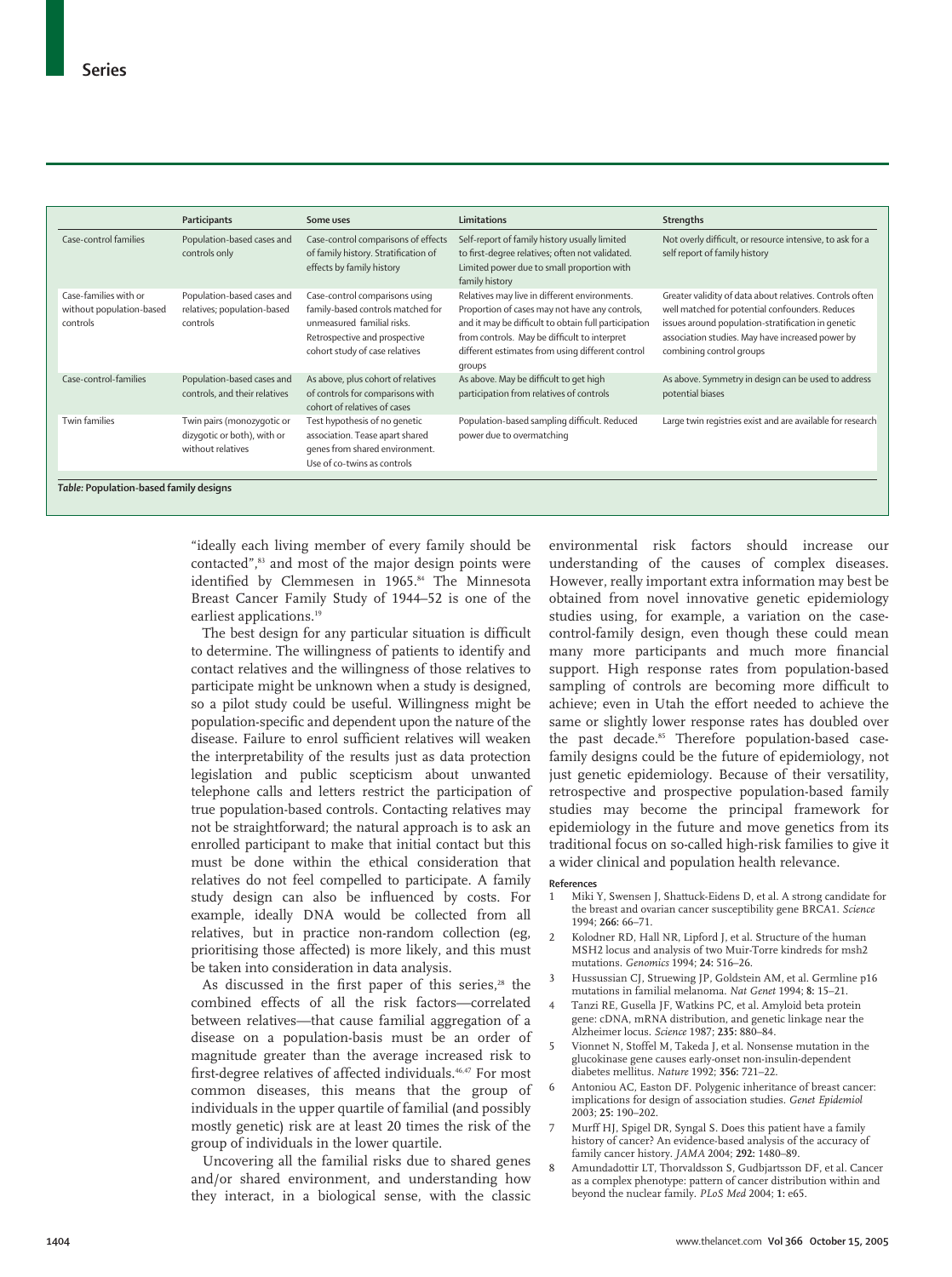- 9 Hemminki K, Rawal R, Chen B, Bermejo JL. Genetic epidemiology of cancer: from families to heritable genes. *Int J Cancer* 2004; **111:** 944–50.
- 10 Goldgar DE, Easton DF, Cannon-Albright LA, Skolnick MH. Systematic population-based assessment of cancer risk in firstdegree relatives of cancer probands. *J Natl Cancer Inst* 1994; **86:** 1600–08.
- 11 Hsu L, Prentice RL, Stanford JL. Some further results on incorporating risk factor information in assessing the dependence between paired failure times arising from case-control family studies: an application to prostate cancer. *Stat Med* 2002; **21:** 863–76.
- 12 Haile RW, Siegmund KD, Gauderman WJ, Thomas DC. Studydesign issues in the development of the University of Southern California Consortium's Colorectal Cancer Family Registry. *J Natl Cancer Inst Monogr* 1999; **26:** 89–93.
- 13 Gauderman WJ. Sample size requirements for association studies of gene-gene interaction. *Am J Epidemiol* 2002; **155:** 478–84.
- 14 Cordell HJC, Clayton DG. Genetic association studies. *Lancet* 2005; **366:** 1121–31.
- 15 Cardon LR, Palmer LJ. Population stratification and spurious allelic association. *Lancet* 2003; **361:** 598–604.
- 16 Thomas DC, Witte JS. Point: population stratification: a problem for case-control studies of candidate-gene associations? *Cancer Epidemiol Biomarkers Prev* 2002; **11:** 505–12.
- 17 Hopper JL. Case-control-family designs: a paradigm for future epidemiology research? *Int J Epidemiol* 2003; **32:** 48–50.
- 18 Dite GS, Jenkins MA, Southey MC, et al. Familial risks, early-onset breast cancer, and BRCA1 and BRCA2 germline mutations. *J Natl Cancer Inst* 2003; **95:** 448–57.
- 19 Anderson VE, Goodman HO, Reed SC. Variables related to human breast cancer. Minneapolis: University of Minnesota Press, 1958.
- 20 Sellers TA, Anderson VE, Potter JD, et al. Epidemiologic and genetic follow-up study of 544 Minnesota breast cancer families: design and methods. *Genet Epidemiol* 1995; **12:** 417–29.
- 21 Sellers TA, King RA, Cerhan JR, et al. Fifty-year follow-up of cancer incidence in a historical cohort of Minnesota breast cancer families. *Cancer Epidemiol Biomarkers Prev* 1999; **8:** 1051–57.
- 22 Hopper JL, Chenevix-Trench G, Jolley DJ, et al. Design and analysis issues in a population-based, case-control-family study of the genetic epidemiology of breast cancer and the Co-operative Family Registry for Breast Cancer Studies (CFRBCS). *J Natl Cancer Inst Monogr* 1999; **26:** 95–100.
- 23 John EM, Hopper JL, Beck JC, et al. The Breast Cancer Family Registry: an infrastructure for cooperative multinational, interdisciplinary and translational studies of the genetic epidemiology of breast cancer. *Breast Cancer Res* 2004; **6:** R375–89.
- Becher H, Schmidt S, Chang-Claude J. Reproductive factors and familial predisposition for breast cancer by age 50 years. A casecontrol-family study for assessing main effects and possible geneenvironment interaction. *Int J Epidemiol* 2003; **32:** 38–48.
- 25 Susser E, Susser M. Familial aggregation studies. A note on their epidemiologic properties. *Am J Epidemiol* 1989; **129:** 23–30.
- 26 Peto J, Collins N, Barfoot R, et al. Prevalence of BRCA1 and BRCA2 gene mutations in patients with early-onset breast cancer. *J Natl Cancer Inst* 1999; **91:** 943–49.
- 27 Risch N. The genetic epidemiology of cancer: interpreting family and twin studies and their implications for molecular genetic approaches. *Cancer Epidemiol Biomarkers Prev* 2001; **10:** 733–41.
- 28 Burton PR, Tobin MD, Hopper JL. Key concepts in genetic epidemiology. *Lancet* 2005; **366:** 941–51.
- 29 Elston RC, Stewart J. A general model for the genetic analysis of pedigree data. *Hum Hered* 1971; **21:** 523–42.
- 30 Antoniou AC, Pharoah PD, McMullan G, et al. A comprehensive model for familial breast cancer incorporating BRCA1, BRCA2 and other genes. *Br J Cancer* 2002; **86:** 76–83.31.
- 31 Cui J, Antoniou AC, Dite GS, et al. After BRCA1 and BRCA2-what next? Multifactorial segregation analyses of three-generation, population-based Australian families affected by female breast cancer. *Am J Hum Genet* 2001; **68:** 420–31.
- 32 Antoniou AC, Pharoah PP, Smith P, Easton DF. The BOADICEA model of genetic susceptibility to breast and ovarian cancer. *Br J Cancer* 2004; **91:** 1580–90.
- 33 Parmigiani G, Berry D, Aguilar O. Determining carrier probabilities for breast cancer-susceptibility genes BRCA1 and BRCA2. *Am J Hum Genet* 1998; **62:** 145–58.
- Tyrer J, Duffy SW, Cuzick J. A breast cancer prediction model incorporating familial and personal risk factors. *Stat Med* 2004; **23:** 1111–30.
- 35 Wacholder S, Hartge P, Struewing JP, et al. The kin-cohort study for estimating penetrance. *Am J Epidemiol* 1998; **148:** 623–30.
- 36 Struewing JP, Hartge P, Wacholder S, et al. The risk of cancer associated with specific mutations of BRCA1 and BRCA2 among Ashkenazi Jews. *N Engl J Med* 1997; **336:** 1401–08.
- 37 Hopper JL, Southey MC, Dite GS, et al. Population-based estimate of the average age-specific cumulative risk of breast cancer for a defined set of protein-truncating mutations in BRCA1 and BRCA2. Australian Breast Cancer Family Study. *Cancer Epidemiol Biomarkers Prev* 1999; **8:** 741–47.
- 38 Antoniou A, Pharoah PD, Narod S, et al. Average risks of breast and ovarian cancer associated with BRCA1 or BRCA2 mutations detected in case series unselected for family history: a combined analysis of 22 studies. *Am J Hum Genet* 2003; **72:** 1117–30.
- 39 Dunlop MG, Farrington SM, Carothers AD, et al. Cancer risk associated with germline DNA mismatch repair gene mutations. *Hum Mol Genet* 1997; **6:** 105–10.
- 40 Cui JS, Spurdle AB, Southey MC, et al. Regressive logistic and proportional hazards disease models for within-family analyses of measured genotypes, with application to a CYP17 polymorphism and breast cancer. *Genet Epidemiol* 2003; **24:** 161–72.
- 41 Thompson D, Easton DF, Goldgar DE. A full-likelihood method for the evaluation of causality of sequence variants from family data. *Am J Hum Genet* 2003; **73:** 652–52.
- 42 Collaborative Group on Hormonal Factors in Breast Cancer. Familial breast cancer: collaborative reanalysis of individual data from 52 epidemiological studies including 58 209 women with breast cancer and 101 986 women without the disease. *Lancet* 2001; **358:** 1389–99.
- 43 Vachon CM, Cerhan JR, Vierkant RA, Sellers TA. Investigation of an interaction of alcohol intake and family history on breast cancer risk in the Minnesota Breast Cancer Family Study. *Cancer* 2001; **92:** 240–08.
- 44 Cerhan JR, Grabrick DM, Vierkant RA, et al. Interaction of adolescent anthropometric characteristics and family history on breast cancer risk in a Historical Cohort Study of 426 families (USA). *Cancer Causes Control* 2004; **15:** 1–9.
- 45 Grabrick DM, Hartmann LC, Cerhan JR, et al. Risk of breast cancer with oral contraceptive use in women with a family history of breast cancer. *JAMA* 2000; **284:** 1791–98.
- 46 Hopper JL, Carlin JB. Familial aggregation of a disease consequent upon correlation between relatives in a risk factor measured on a continuous scale. *Am J Epidemiol* 1992; **136:** 1138–47.
- 47 Peto J. Genetic predisposition to cancer. In: Cairns JL, Lyon LJ, Skolnick MH, eds. Banbury Report 4; Cancer Incidence in Defined Populations. New York: Cold Spring Harbor, 1980: 203–13.
- 48 Milne RL, Knight JA, John EM, et al. Oral contraceptive use and risk of early-onset breast cancer in carriers and noncarriers of BRCA1 and BRCA2 mutations. *Cancer Epidemiol Biomarkers Prev* 2005; **14:** 350–56.
- 49 Whittemore AS, Balise RR, Pharoah PD, et al. Oral contraceptive use and ovarian cancer risk among carriers of BRCA1 or BRCA2 mutations. *Br J Cancer* 2004; **91:** 1911–15.
- 50 Seybolt LM, Vachon C, Potter K, et al. Evaluation of potential sources of bias in a genetic epidemiologic study of breast cancer. *Genet Epidemiol* 1997; **14:** 85–95.
- King MC, Marks JH, Mandell JB. Breast and ovarian cancer risks due to inherited mutations in BRCA1 and BRCA2. *Science* 2003; **302:** 643–46.
- 52 Easton DF, Hopper JL, Thomas DC, et al. Breast cancer risks for BRCA1/2 carriers. *Science* 2004; **306:** 2187–91.
- Scott CL, Jenkins MA, Southey MC, et al. Average age-specific cumulative risk of breast cancer according to type and site of germline mutations in BRCA1 and BRCA2 estimated from multiple-case breast cancer families attending Australian family cancer clinics. *Hum Genet* 2003; **112:** 542–51.